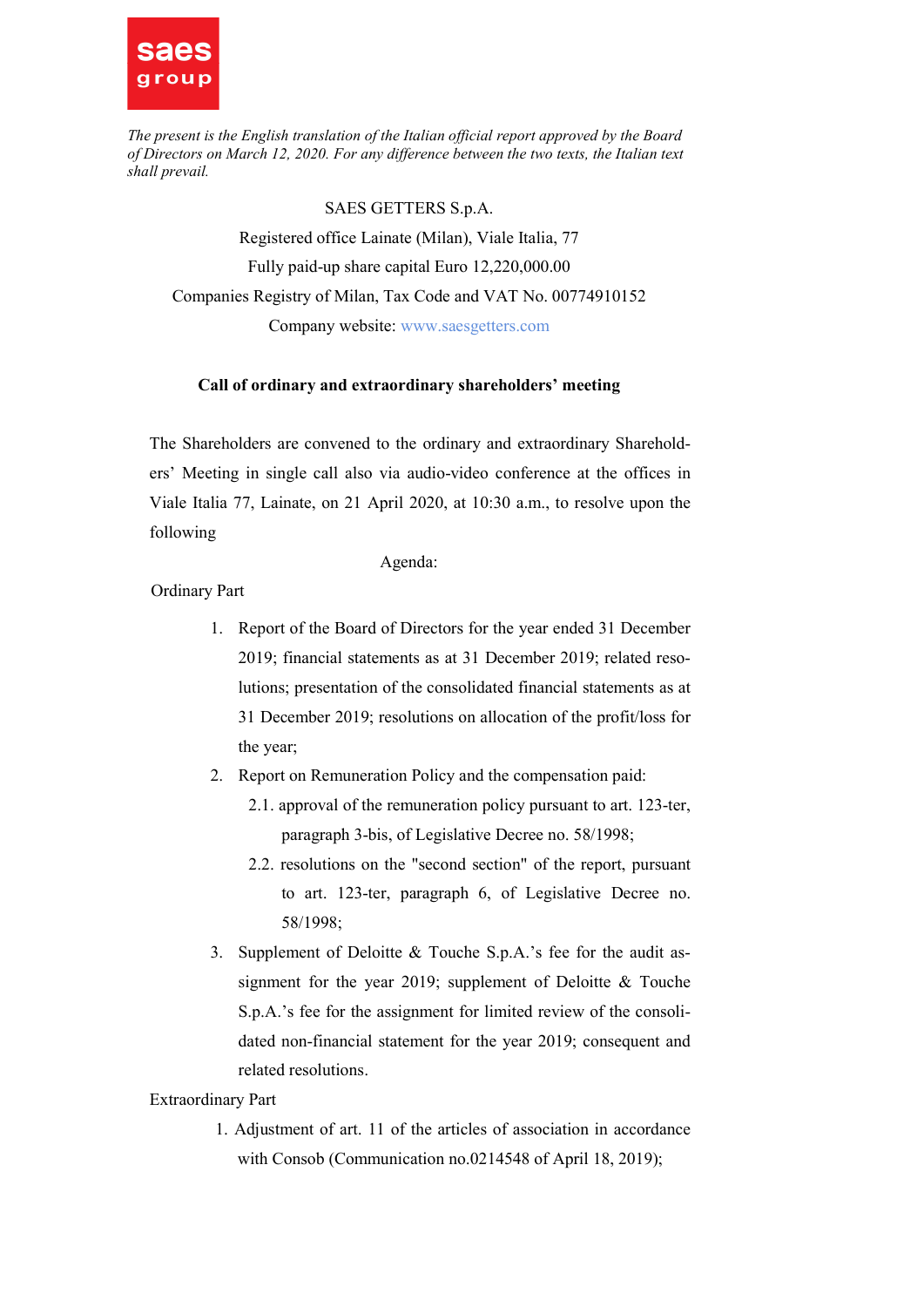

It is to be noted that by reason of COVID-19 emergency, therefore pursuant to fundamental principles to safeguard the health of shareholders, employees, managers and consultants of the Company, in addition to Law Decree no. 18 of 17 March 2020, the meeting will take place by allowing the attendance of the individuals admitted also by audio-video conferencing tools and that the capital will be able to attend only through the Appointed Representative as per article 135-undecies Italian Legislative Decree 24 February 1998, no. 58 (Consolidated Finance Law), with the technicalities indicated below, being forbidden to shareholders or representative different from the Appointed Representative the access to the facilities where the meeting takes place.

### Presentation of draft resolutions/additions to the agenda

Shareholders who, individually or jointly, represent at least one fortieth of the share capital with voting rights can request, within ten days from the publication of this notice (i.e. no later than 30 March 2020), to add points to the agenda, specifying in the request the additional points proposed, or submit draft resolutions on points already on the agenda of the Meeting.

The request, together with the communication certifying ownership of the aforesaid stake issued by the intermediaries who keep the accounts on which the shares are recorded, must be submitted in an original signed copy, by the aforesaid deadline, at the Company's registered office (Viale Italia, 77, Lainate (Milan) – for the attention of the Legal Department) or sent to the certified electronic mail address saes-ul@pec.it., together with information that allows the proposing Shareholders to be identified (in this regard, please also provide a reference telephone number). By the aforesaid deadline and using the same procedures, a report must be sent by the proposing Shareholders, stating the reasons for the draft resolutions on the new points whose discussion is proposed as an addition to the agenda or the reasons for the further draft resolutions submitted on points already on the agenda. Any addition to the list of points on the Meeting's agenda or presentation of further draft resolutions on points already on the agenda will be notified by the Company, in the same form required for the publication of this notice of call, at least fifteen days prior to the date set for the Meeting in single call. Together with the publication of the notice of additions to the agenda or of the presentation of further draft resolutions on the points already on the agenda, the above draft resolu-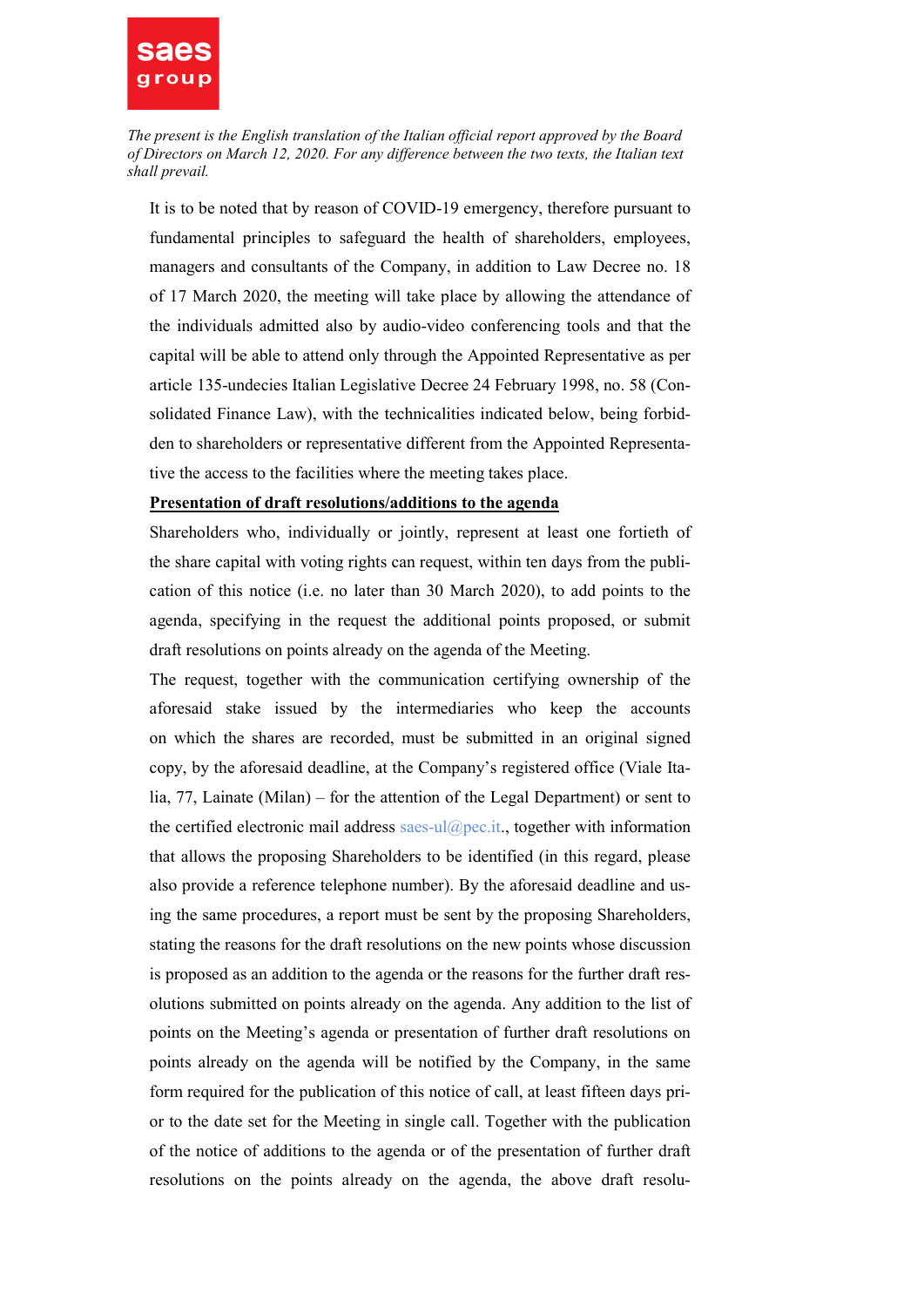

tions/additions, as well as their reports prepared by the Shareholders, accompanied by any assessment of the Board of Directors, will be made available to the public as indicated in Article 125-ter para 1 of Italian Legislative Decree no. 58/1998.

The addition to the agenda is not allowed for the points on which the Shareholders' Meeting deliberates, in accordance with the law, on a proposal by the directors or on the basis of a project or report prepared by them (other than the one on the points on the agenda required by Article 125-ter of Italian Legislative Decree no. 58/1998).

# Right to ask questions on the items on the agenda

Those entitled to vote can ask questions on the points on the agenda by the end of the fifth market trading day before the date scheduled for the Meeting in single call (i.e. no later than 14 April 2020), by sending a registered letter with return receipt to the Company's registered office (Viale Italia, 77, Lainate (Milan) – for the attention of the Legal Department) or by certified electronic mail to the following address: saes-ul $(\partial \text{pec}.\text{it.})$ 

The questions must be accompanied by documentation that allows identification of the Shareholder and by certifications establishing the right to vote; if the Shareholder requested his/her intermediary for the notice to attend the Shareholders' Meeting, the request must indicate the references of the notice or at least the name of the intermediary.

The requests received before the Shareholders' Meeting will be answered at the latest during the Shareholders' Meeting, specifying that the answers made available on the Company's website before the beginning of the Meeting are deemed to be provided during the Meeting.

# The right to speak and to vote in the Shareholders' Meeting

Those holding voting rights at the close of the accounting day of the seventh market trading day before the date scheduled for the Shareholders' Meeting in single call, i.e. 8 April 2020 (referred to as the "record date"), and for which the Company received the related notification from the intermediary, have the right to speak and to vote in the Shareholders' Meeting. Therefore, those who will be holders of shares after 8 April 2020 will not have the right to attend and vote at the Shareholders' Meeting.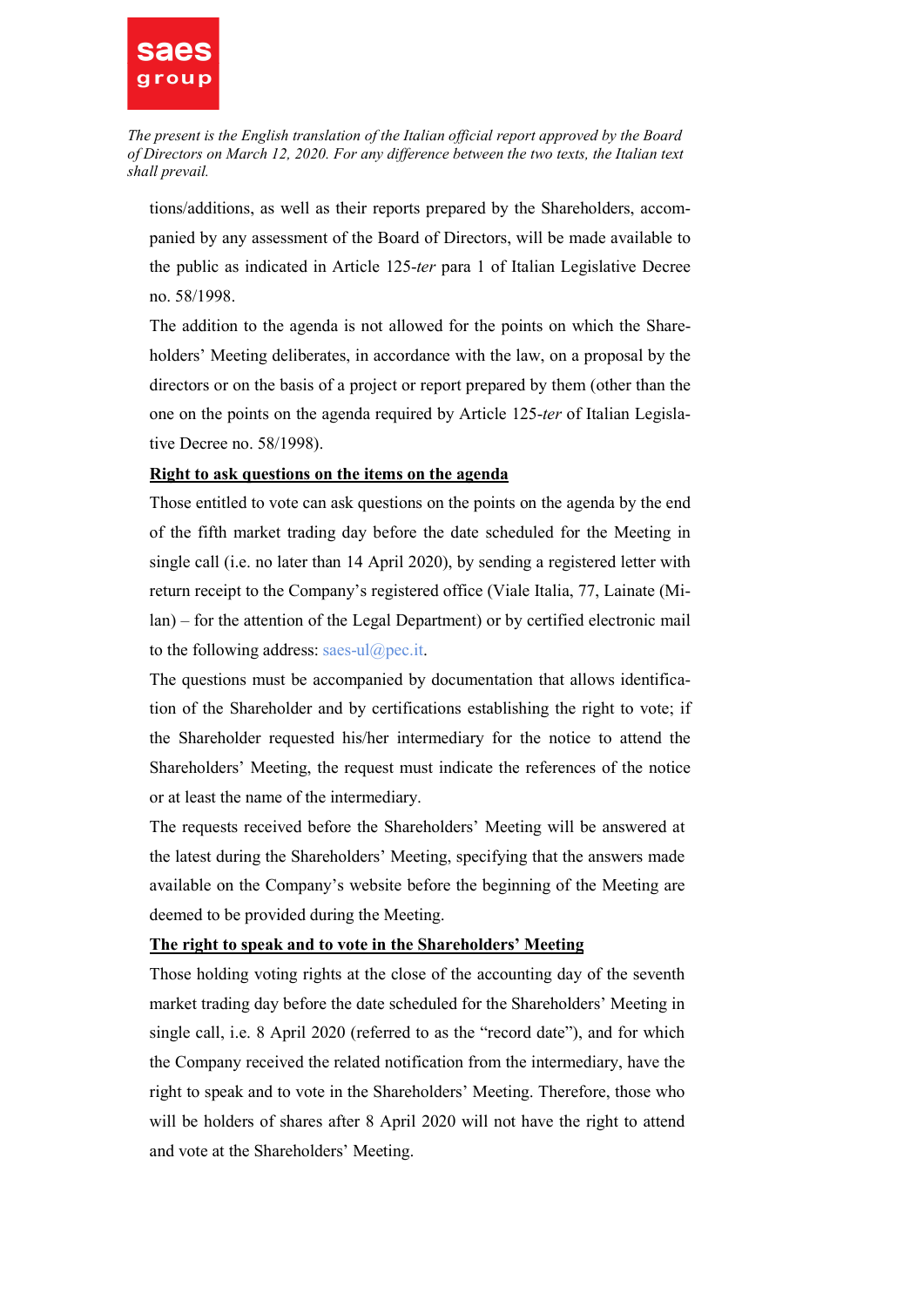

The notification from the intermediary above must be received by the Company by the close of the third market trading day before the date scheduled for the Shareholders' Meeting in single call (16 April 2020). However if the notification is received by the Company after the above deadline, the person will still have the right to speak and to vote in the Meeting provided that the notification arrives by the beginning of the Meeting in single call. It is to be noted that the notification to the Company is provided by the intermediary at the request of the person entitled to vote.

#### Attendance and voting by proxy - Appointed Representative

Those holding voting rights at the close of the accounting day of 8 April 2020 (referred to as the "record date"), and for which the Company received the related notification from the intermediary, have the right to attend the Shareholders' Meeting.

Pursuant to article 106 to Law Decree no. 18 of 17 March 2020 (so called "Cura Italia" Decree), the Meeting will take place also by audio-video conference tools and the attendance to the Meeting by the vote-holders is allowed exclusively by mean of the Appointed Representative.

Therefore the Company asked Computershare S.p.A. - with registered offices at Via Lorenzo Mascheroni 19, 20145 Milan – to represent shareholders pursuant to Article 135-undecies of Italian Legislative Decree no. 58/1998 and the above mentioned Law Decree acting as sole Appointed Representative. Shareholders who then want to participate to the Meeting will have to give proxy to the Appointed Representative, with voting instructions on all or some of the proposals concerning the points on the agenda, by using the specific proxy form available, also available in an electronic version, as prepared by the Appointed Representative in agreement with the Company, available on the website www.saesgetters.com where a link to a procedure to send it electronically is posted too.

The proxy with voting instructions will have to be sent in compliance with the instructions included in the proxy form and on the Company website by the close of the second market trading day before the date scheduled for the Shareholders' Meeting in single call (i.e. no later than 17 April 2020). The proxy and the voting instructions may be revoked within the same deadline above. The proxy is effective only if voting instructions are given.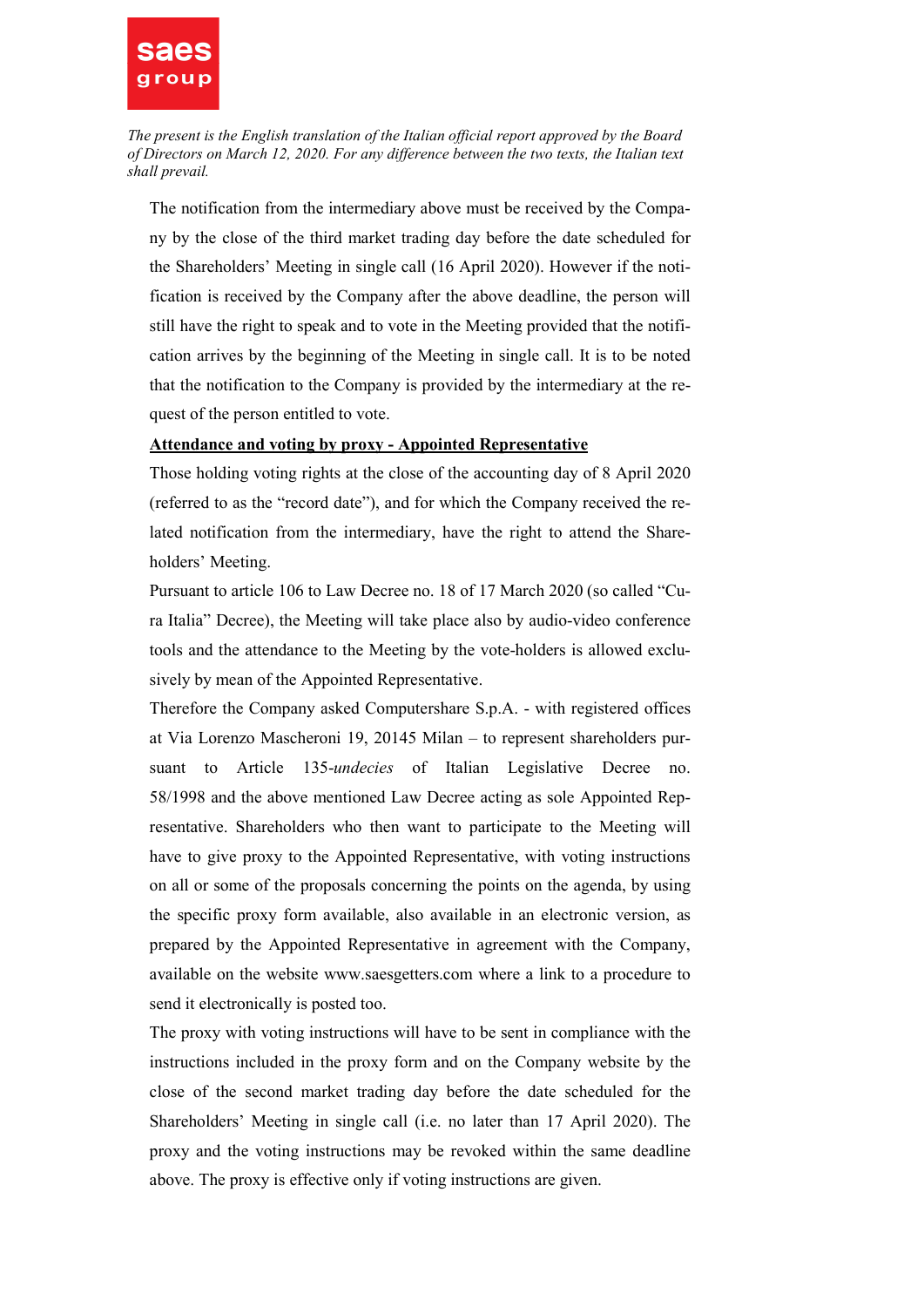

Pursuant to law, the shares for which the proxy was granted, partial or otherwise, are counted to determine whether the Meeting is quorate and, if no voting instructions have been given, the shares are not counted in the calculation of the majority and of the capital share required for the approval of resolutions. It must be clarified that the Appointed Representative can be entrusted with proxies or sub-proxies pursuant to article 135-novies of Consolidated Finance Law, notwithstanding article 135-undecies, paragraph 4 of Consolidated Finance Law with the technicalities and within the terms indicated in the above mentioned Company's website.

The Appointed Representative is available for clarification and information at phone no. +39 02 46776826 or ufficiomi@computershare.it

Shareholders are kindly informed that the Company reserves the right to amend and/or change the instructions above in case of need due to the epidemic situation "COVID-19" and its developments, currently unforeseeable.

### Share capital and shares with voting rights

The share capital amounts to Euro 12,220,000.00 divided into 14,671,350 ordinary shares, and 7,378,619 saving shares, all without par value. Each ordinary share is assigned one vote, or two votes, as provided for in Article 11 of the Company By-Laws in relation to the "increased vote", where all the conditions of law and of the same Article 11 have been met by the right holder.

As at the date of publication of this notice the total number of voting rights that can be exercised is equal to 17,491,919.

## Shareholders' Meeting documents

The following documents will be made available to the public at the Company's registered office (Viale Italia, 77 – Lainate, Milan) as well as at the website www.saesgetters.com and in the 1Info storage system at the address www.1info.it:

I. from 20 March 2020:

the Board of Directors' report and attached substantiated proposal of the Board of Statutory Auditors regarding Supplement of Deloitte & Touche S.p.A.'s fee for the audit assignment for the year 2019; supplement of Deloitte & Touche S.p.A.'s fee for the assignment for limited review of the consolidated nonfinancial statement for the year 2019; consequent and related resolutions;

II. from 30 March 2020: